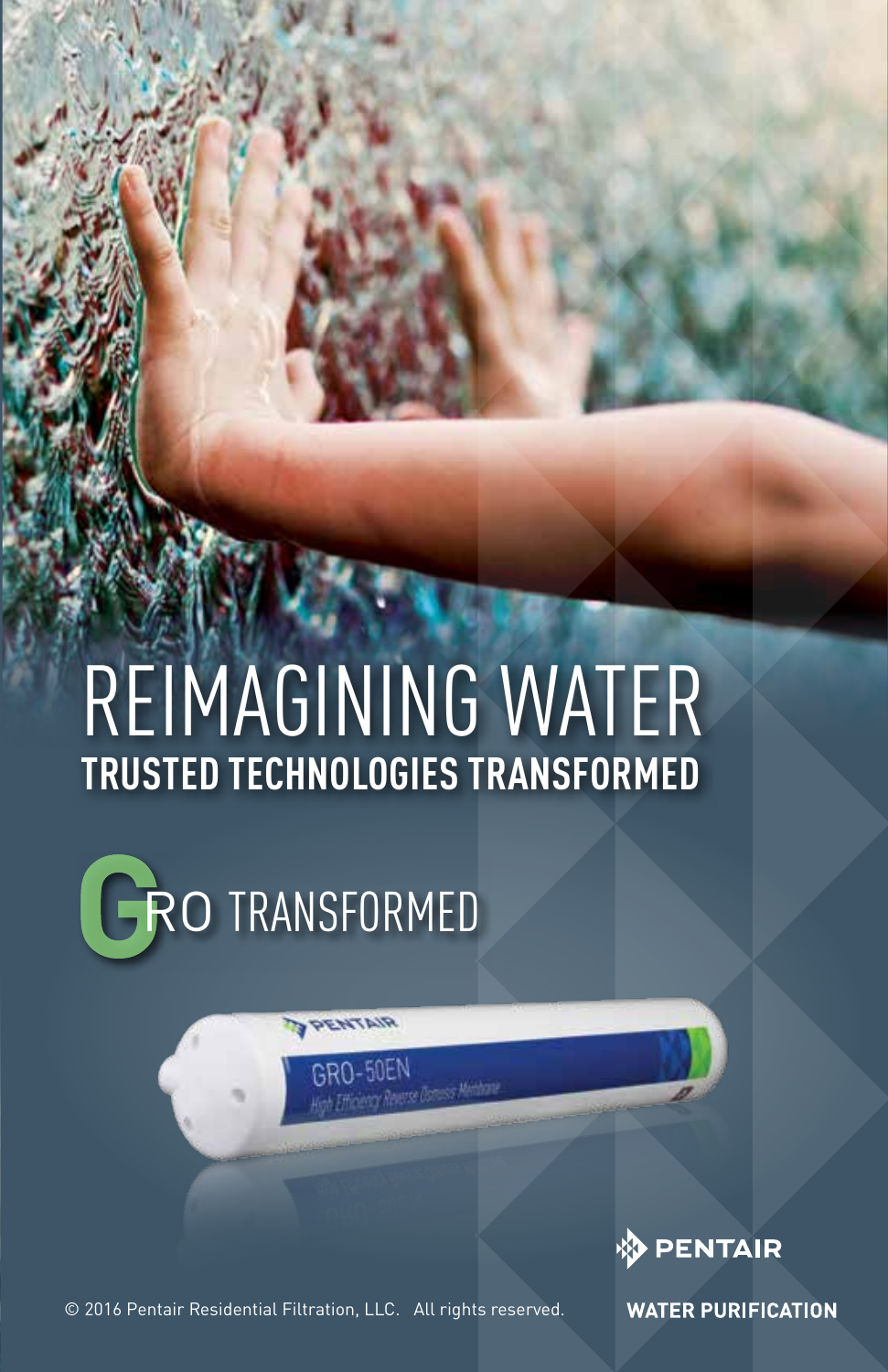## What is **Reverse Osmosis?**

#### **BENEFITS AND SPECIFICATIONS**

In addition to visible particles, dissolved materials that cause aesthetic issues in your water, such as unpleasant taste and odor, will be removed by a reverse osmosis system.



Top choice for fluoride removal



Designed for regions with specific water concerns, such as arsenic



Delivers high quality water that allows you to truly taste the flavor of beverages



Removes 99% of all contaminants and impurities found in water, including minerals and vitamins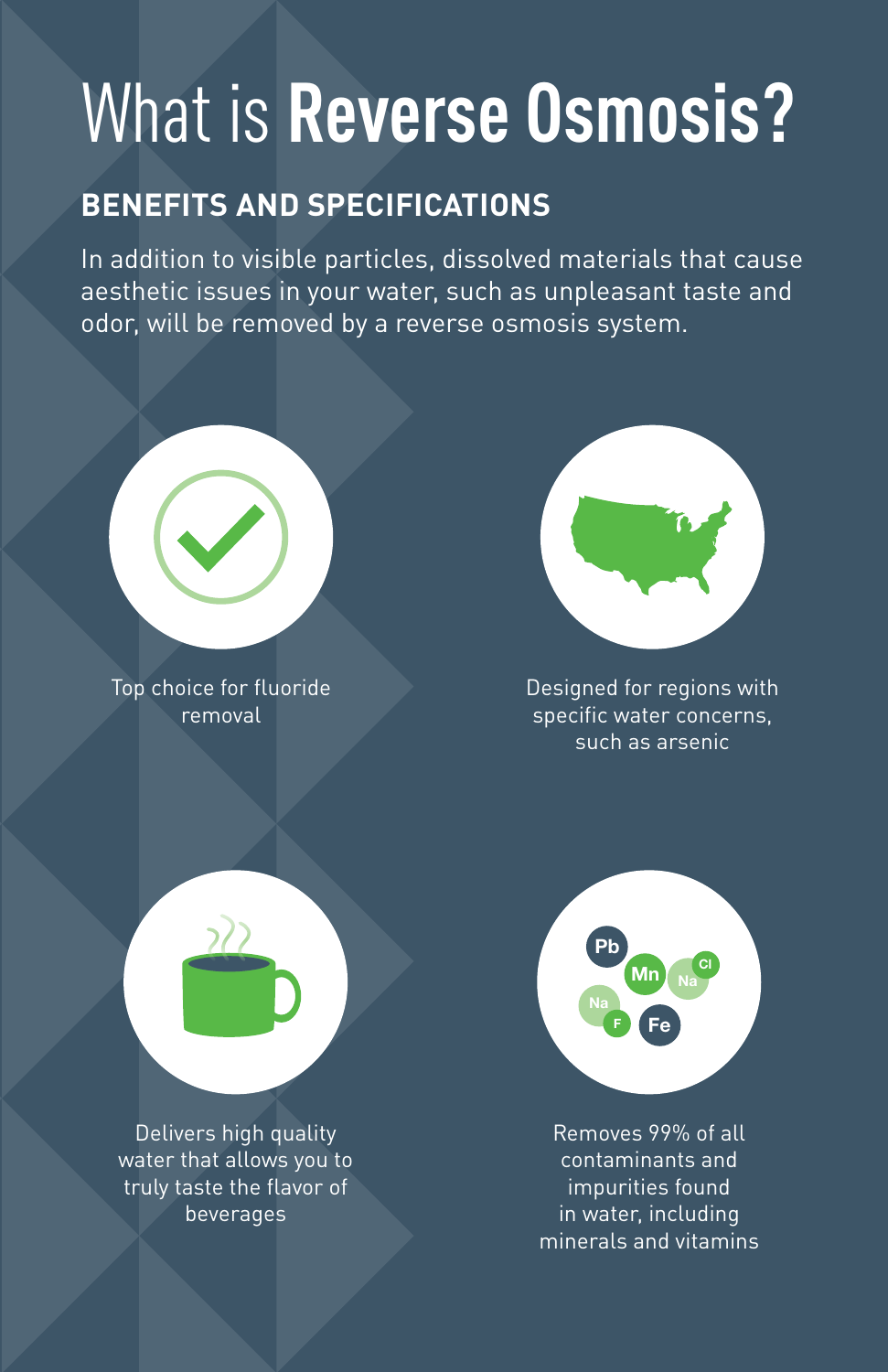# Efficiency Comparison

|                                          | RO     | GRO    |
|------------------------------------------|--------|--------|
| <b>Efficiency</b><br>(open discharge)    | 34.68% | 60.16% |
| <b>Drinking Water</b><br>(gallons)       | 2.1    | 3.6    |
| <b>Water to Waste</b><br>(gallons)       | 17:1   | 9:9    |
| <b>Waste Water per</b><br>Year (gallons) | 6252   | 3604   |

of water saved per year **= 2,648** Gallons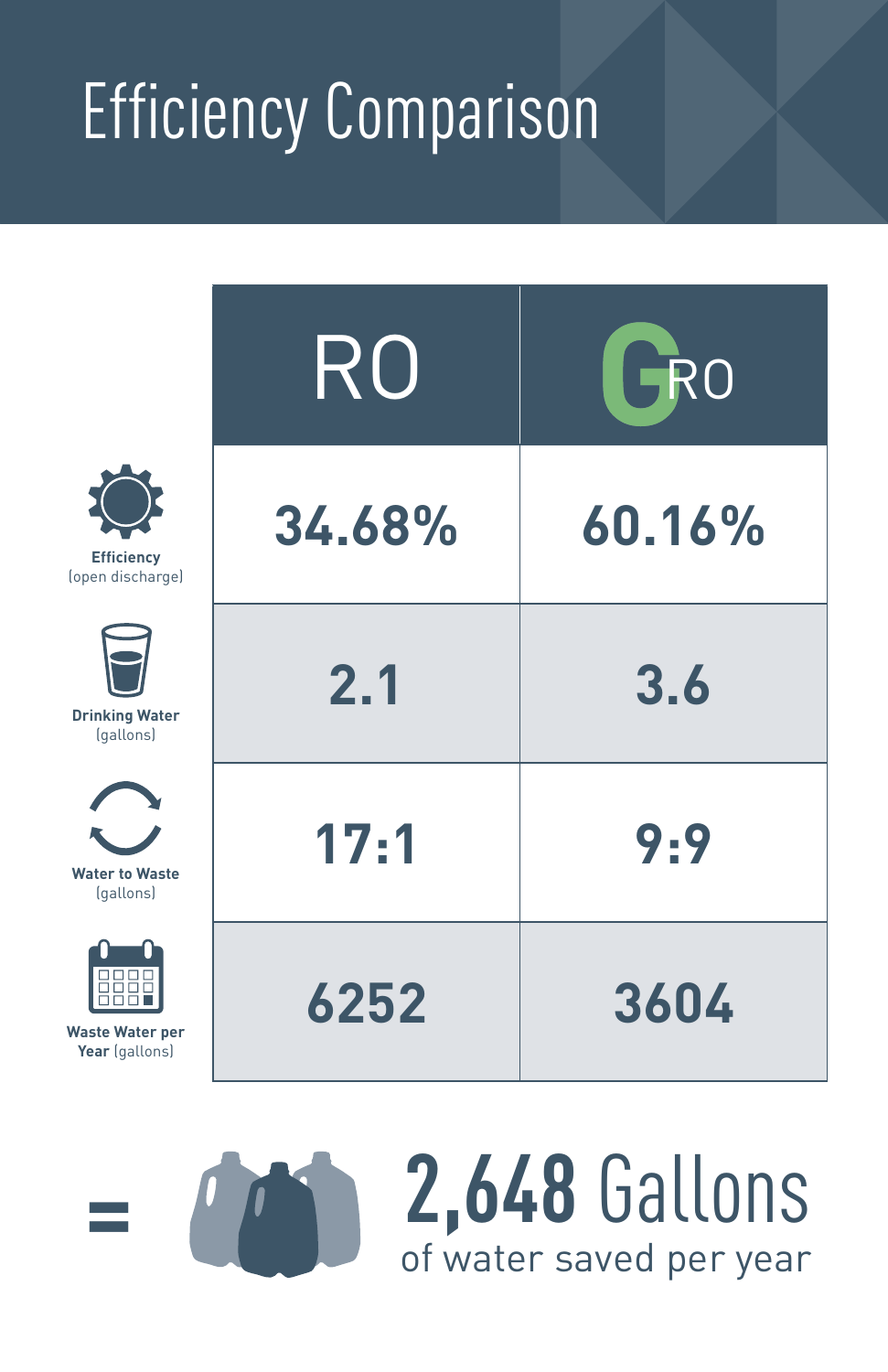## Benefits of the **GRO**

### **EXTEND THE LIFE OF SYSTEM**

Not only does the GRO's 100% dry membrane help maximize the component's lifespan, but there's also less water being pulled through the system's pre-filters; thus, extending the life of the filters and the membrane.



**Fewer membrane and filter replacements = greater cost-savings to the homeowner.** 

#### **WATER SAVINGS**

The GRO membrane reduces waste water by nearly 30%, while keeping the same high-quality water as a standard TLC membrane.

### **EASY INTEGRATION**

The different model sizes of the GRO makes it easier for the professional water treatment dealer to retrofit the membrane to an existing RO system. Additionally, the three sizes offer different capacities of GPD (Gallons per Day) to provide a wider lifespan range.

| <b>MODEL NUMBER</b> | <b>NOMINAL PERFORMANCE</b> |                  | <b>DRAIN FLOW CONTROL</b> |
|---------------------|----------------------------|------------------|---------------------------|
|                     | <b>FLOW GPD (LPD)</b>      | <b>REJECTION</b> | (ML/MIN)                  |
| GRO-36EN            | 36 (136)                   | 96               | NOT INCLUDED              |
| GRO-50EN            | 50 (189)                   | 96               | NOT INCLUDED              |
| <b>GRO-75EN</b>     | 75 (284)                   | 96               | NOT INCLUDED              |
| GRO-36EN W/DLFC     | 36 (136)                   | 96               | 100 (INCLUDED)            |
| GRO-50EN W/DLFC     | 50 (189)                   | 96               | 150 (INCLUDED)            |
| GRO-75EN W/DLFC     | 75 (284)                   | 96               | 200 (INCLUDED)            |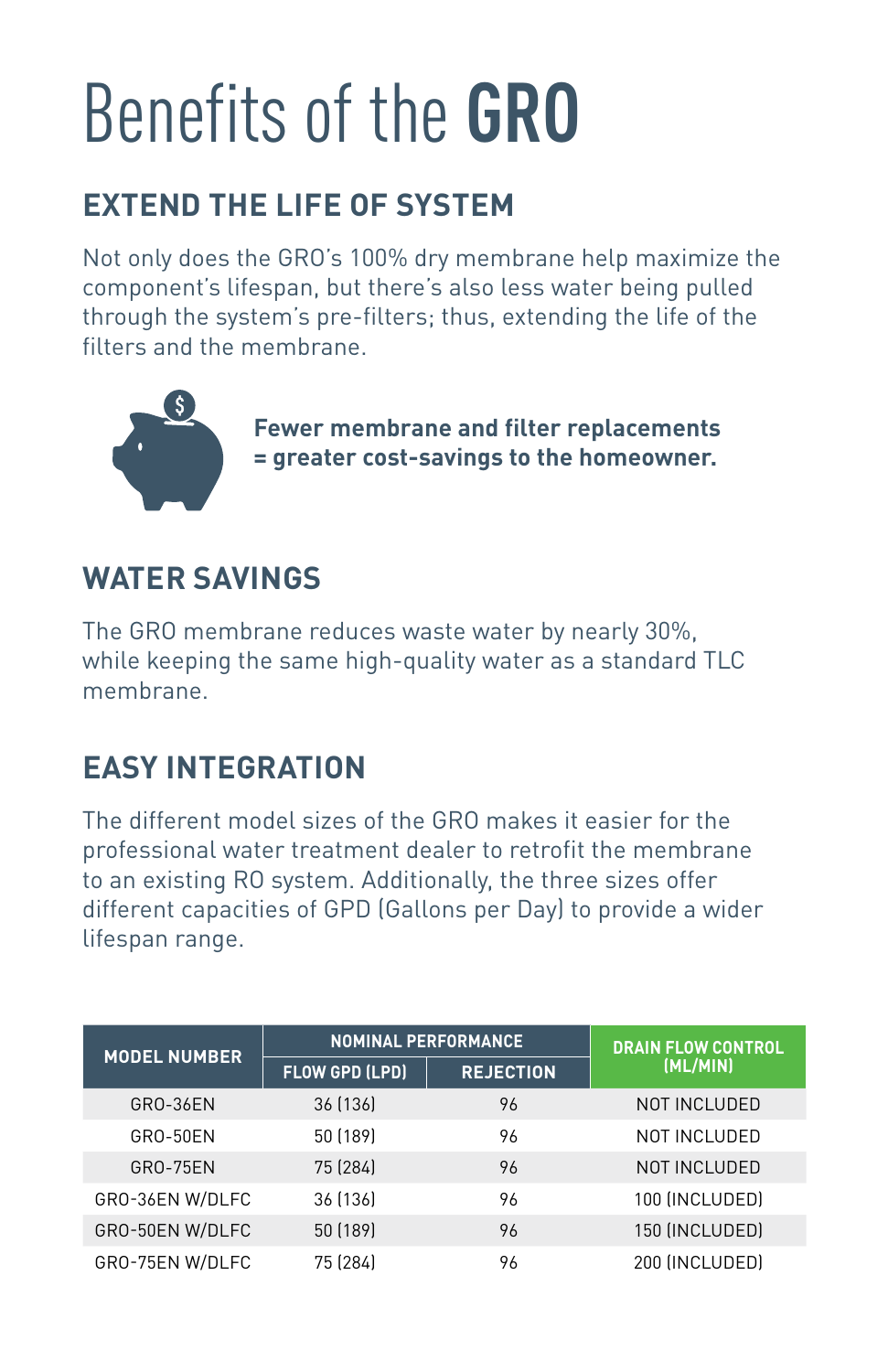# Pentair GRO: A Closer Look

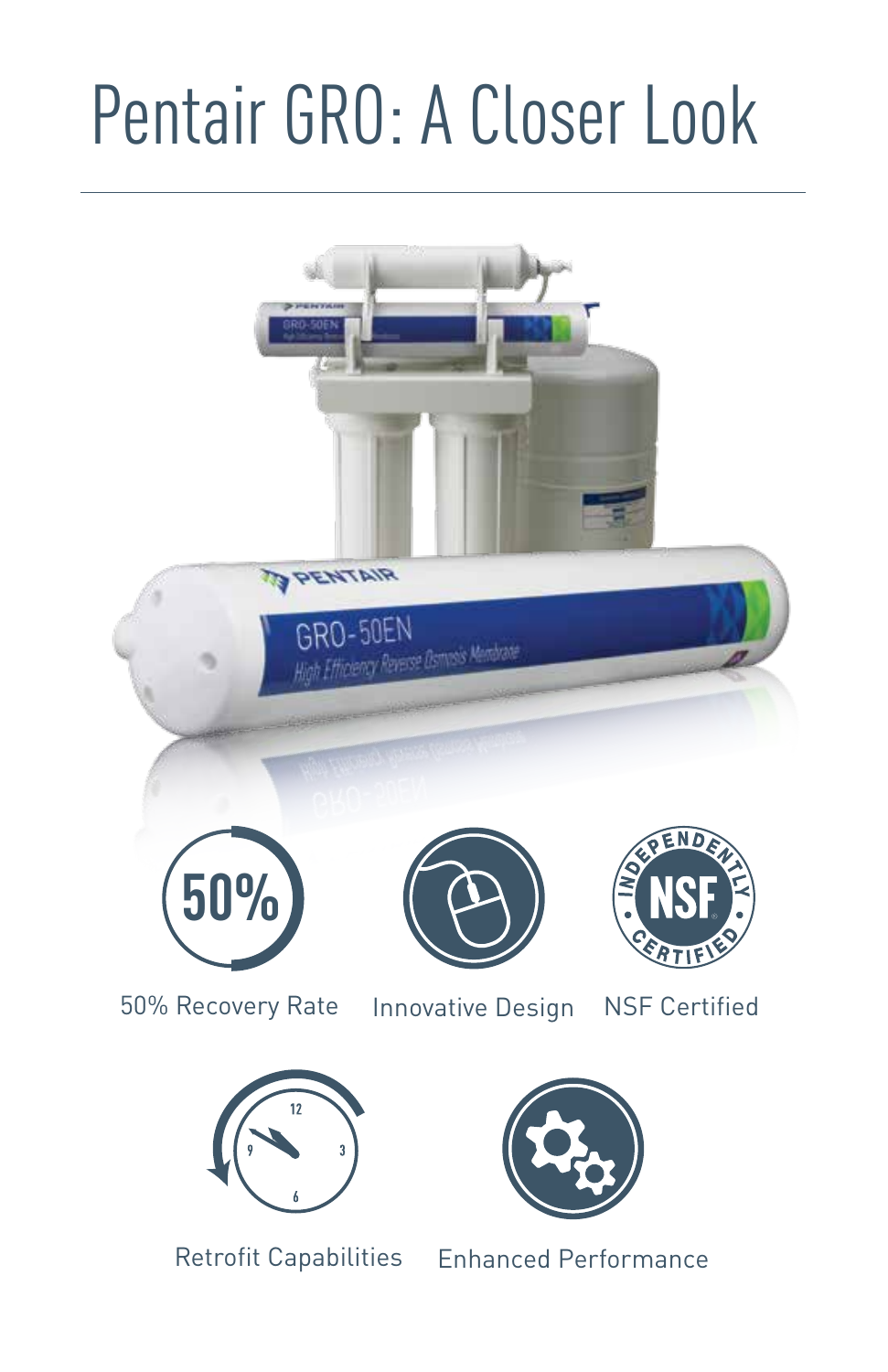## **Water Savings** by the Numbers





**Sources**: www.freedrinkingwater.com/water\_quality/common-daily-water-usage.htm www.waterinfo.org/resources/water-facts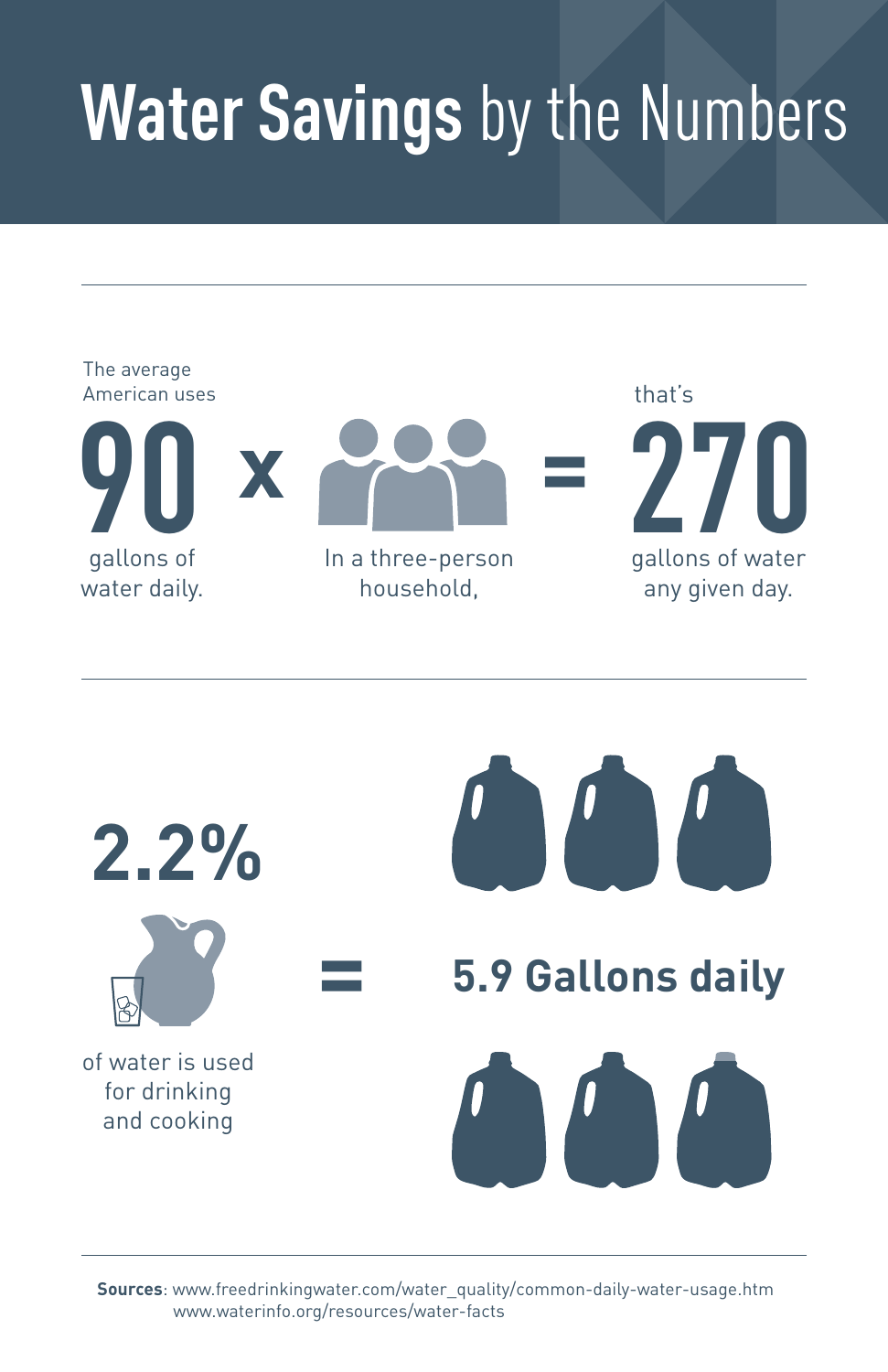## Performance Upgrade